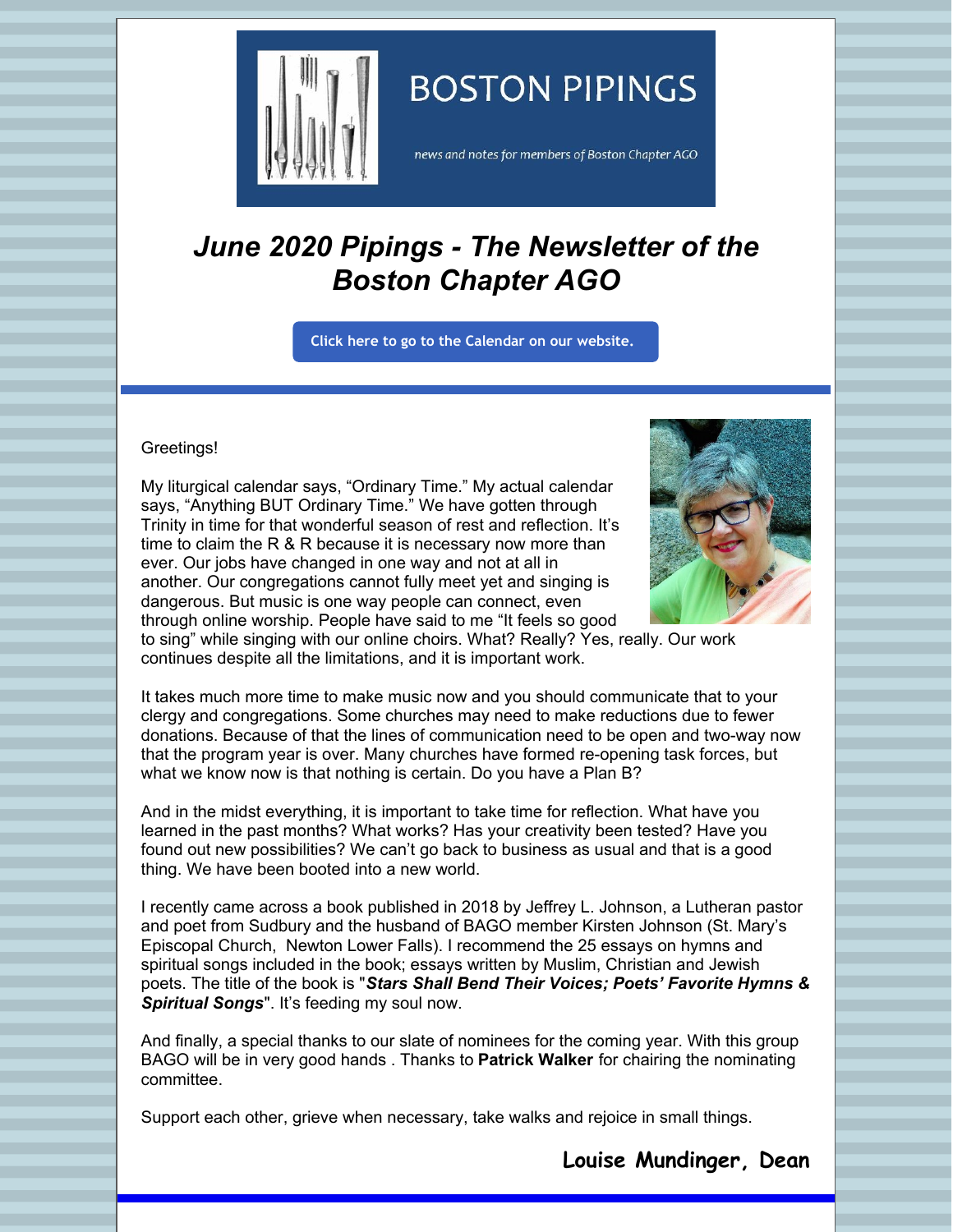#### **New Member Welcome**

Welcome a new member of our Chapter. Emily Mazzarella. Emily is a member of the Worcester Chapter and is a Dual Member with BAGO, joining us in May. We're glad you've joined us and look forward to meeting you when we can gather again in person.

### **Save the Dates - Upcoming Webinars from AGOHQ**



- June 19th, 3:30 pm ET: Putting it Together: Tools for Choral Collaboration and Recording. Continuing in our series of technology webinars, featuring Regional Councillor Sue Mitchell-Wallace and Kevin Harris with Harrisland studios, this webinar will cover software for that can be used for recording and editing choral performances.
- June 26th, 3:30 pm ET: Building on Your Chapter's Best Practices as You Seek, Encourage and Respect - One Member at a Time, presented by AGO's Committee on Membership Development and Chapter Support
- July 10th, 2:30 pm ET: Planning a Smoother Experience for Substitute Organists and Hosts.Join Sarah Bereza for a deep dive into what questions to ask and how best to prepare for work as a substitute organist.

Advanced registration is required for each seminar. Here's the information for June 19th:

When: Jun 19, 2020 03:30 PM Eastern Time (US and Canada) Topic: Putting it Together: Vocal Tools for Effective Collaboration and Recording

Register in advance for this webinar: [https://us02web.zoom.us/webinar/register/WN\\_pjG7A7KmSAm6uGzRicpGCA](https://us02web.zoom.us/webinar/register/WN_pjG7A7KmSAm6uGzRicpGCA)

You will receive a separate email with login information.

Because each seminar requires separate registration, BAGO will be sending out notifications to Chapter members for each seminar. (As technology improves, maybe there may be a group registration for all seminars, but that doesn't exist right now. Your patience with the communication and registration process is appreciated).

### **Annual Meeting**

The **Annual Meeting** will be held this year via ZOOM. Please mark your calendar for Monday, June 29th beginning at 6:30 PM. Details on how to join this meeting will follow.

### **Chapter Elections 2020**

The slate of officers for the 2020 Chapter Elections has been sent out to voting members of the Chapter. After a comment period of 30 days (ending July 5), a ballot will be sent out. Voting members have 14 days to cast their ballot. Voting closes on July 20, 2020.

When you receive your ballot, please take the time to vote. Your participation is critical for the success of our Chapter.

Special thanks to those who have volunteered to stand for election and to lead our Chapter.